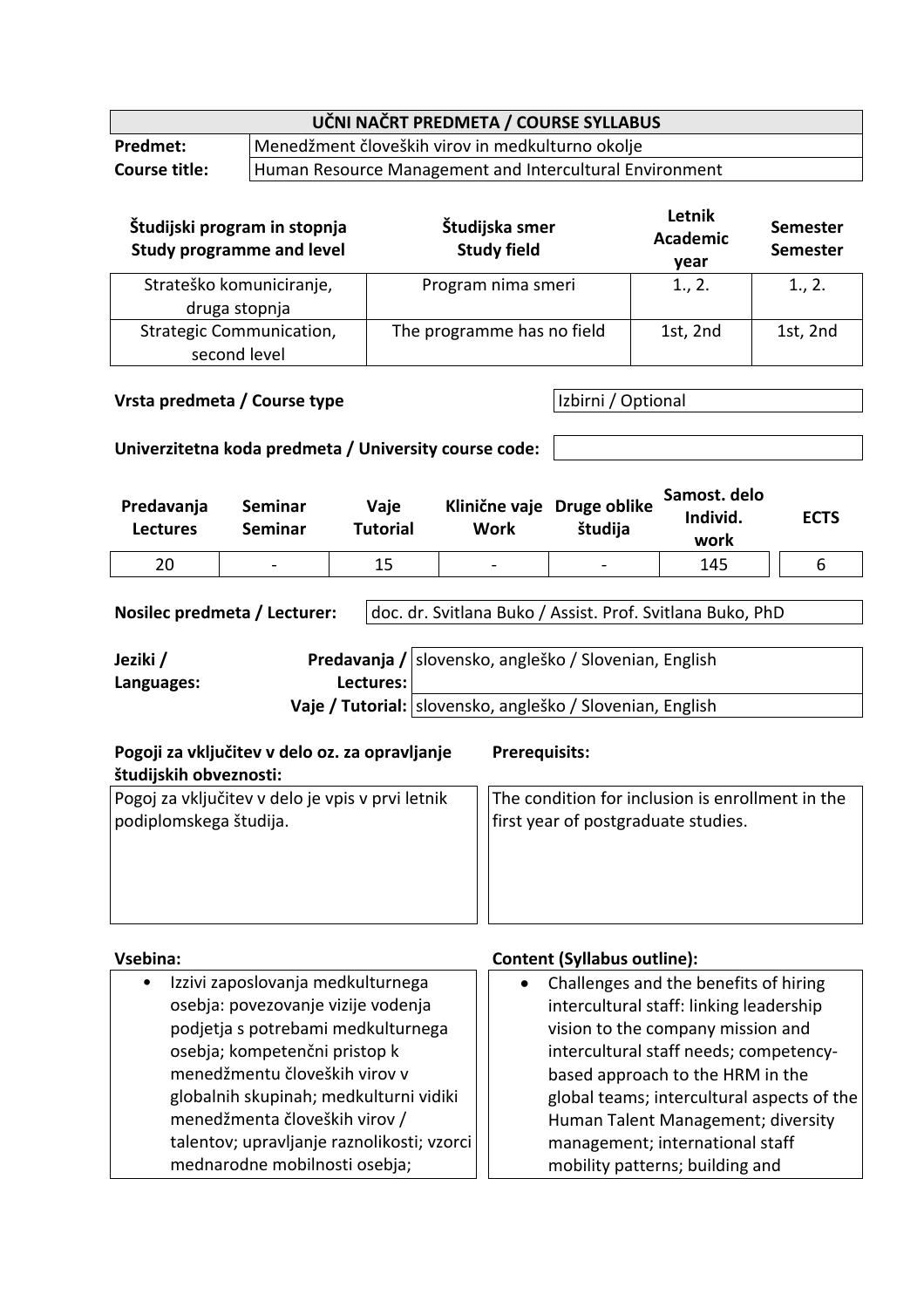izgradnja in vzdrževanje kanalov talentov za mednarodna in lokalna podjetja; svetovno kadrovanje v TNC v primerjavi s HRM v nacionalnih in lokalnih podjetjih.

- Menedžment človeških virov: pridobivanje kompetenc za medkulturno osebje (dostop do kandidatov; strokovna omrežja).
- Medkulturni HRM / izbor: pristopi k zaposlovanju, preverjanju, intervjuvanju medkulturnih kandidatov; instrumenti in orodja.
- Integracija novega osebja: oblikovanje učinkovitih programov vključevanja v medkulturnem okolju.
- Obravnavanje odnosov z zaposlenimi, medkulturni konflikti v timih, mentorstvo, vodstvene spretnosti.
- Vidiki upravljanja uspešnosti v medkulturnih skupinah: izvajanje ocenjevanja, motivacija, zavzetost, angažiranost (instrumenti).
- Oblikovanje in izvedba usposabljanj za poklicni razvoj v medkulturnih timih.
- Ključni vidiki menedžmenta delovnih razmerij, nadomestil in prejemkov za mešane medkulturne ekipe.
- Izstopni razgovori za medkulturno osebje (konec zaposlitve / odpoved).
- Menedžment človeških virov v medkulturnih virtualnih skupinah: posebnosti izvajanja in podpore sistemov na več ravneh.
- Slovenija in EU: odprt trg dela, mobilnost osebja in medkulturni vidiki HR kadrovskih trgov. Slovenija in trgi dela srednje / južne Evrope primerjalni vidiki medkulturnega HRM.

sustaining talent pipeline for international and local businesses; global staffing in the TNCs vs. HRM in the national and local businesses.

- Human Resource Management: competency-based sourcing for intercultural staff (candidate pools and pipelines; networks).
- Intercultural HRM/selection: approaches to recruiting, screening, interviewing intercultural candidates; instruments and tools.
- New staff integration: designing effective on-boarding programs in the intercultural environment
- Handling employee relations, intercultural conflicts in the teams, mentorship, leadership skills.
- Performance management aspects in the intercultural teams: assessment implementation, motivation, commitment, engagement (instruments)
- Design and implementation of the professional development trainings in the intercultural teams.
- Key aspects of the labor relations, compensations, and benefits management for the mixed intercultural teams.
- Off-boarding and exit interviews for the intercultural staff (end of the assignment/withdrawal management).
- HRM in the Intercultural Virtual Teams: peculiarities of the multi-level systems implementation and support.
- Slovenia and EU: open labor markets, mobility of the personnel and intercultural aspects of the HR EU markets. Slovenia and labor Markets of the Central/Southern Europe – comparative aspects of the intercultural HRM.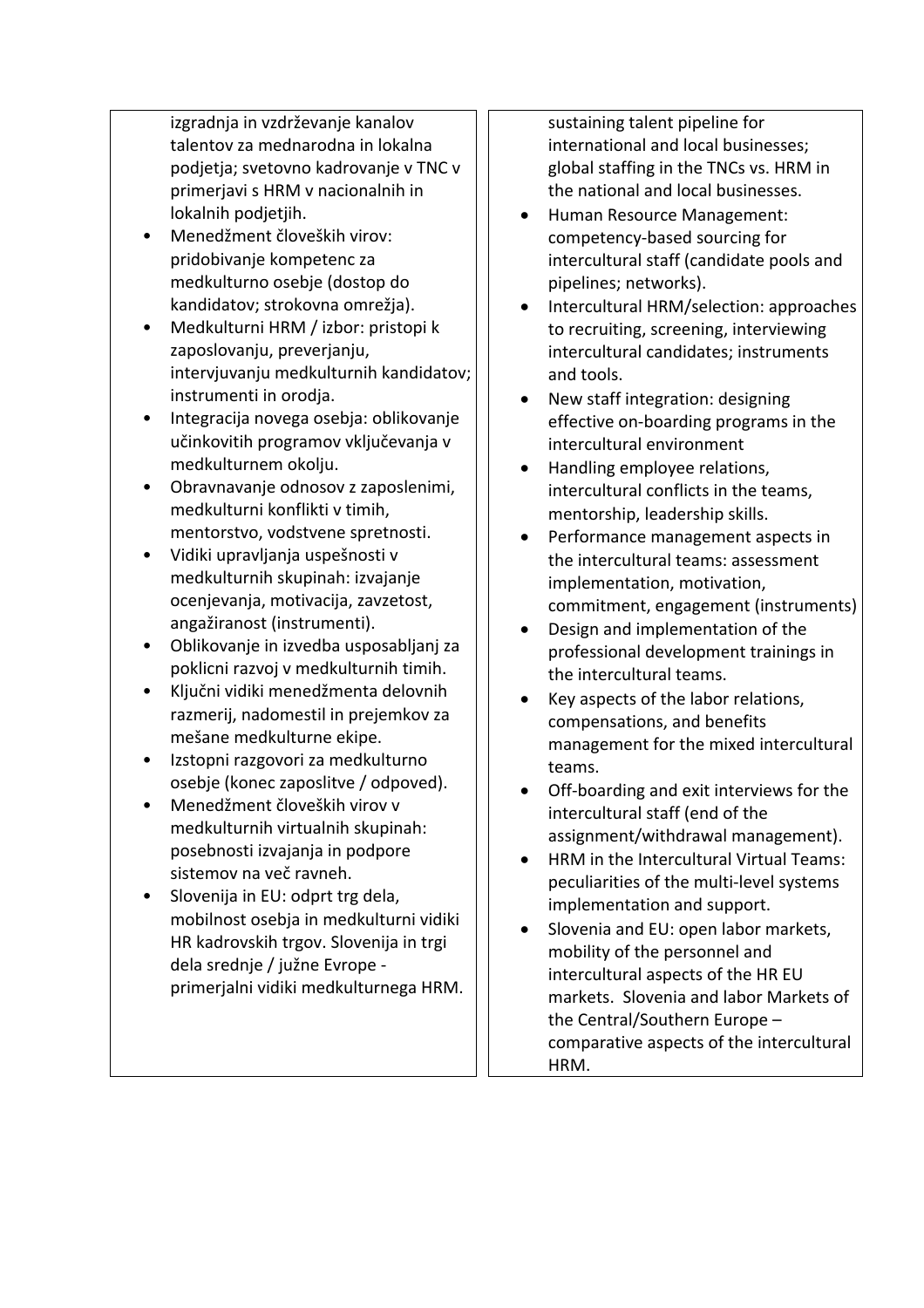## **Temeljni literatura in viri / Readings:**

Wilkinson, Adrian and Wood, Geoff. 2017. Global trends and crises, comparative capitalism and HRM. *The International Journal of Human Resource Management*, 28(18), 2503-2518, DOI: 10.1080/09585192.2017.1331624 Access:

https://www.tandfonline.com/doi/pdf/10.1080/09585192.2017.1331624?needAccess=true.

Barmeyer, C., Bausch, M. and Moncayo, D. 2019. Cross-cultural management research: Topics, paradigms, and methods - A journal based longitudinal analysis between 2001 and 2018. In: *International Journal of Cross Cultural Management*, 19(2), 218-244.

Deresky, Helen. 2013. I*nternational Management: Managing Across Borders and Cultures, Text and Cases*. 8th edition, Prentice Hall, Upper Saddle River.

Jelovac, Dejan, and Rek, Mateja. 2010. *Komuniciranje v medkulturnem okolju*. Ljubljana: Vega.

Moran, Robert; Abramson, Remington, Neli, and Sarah, Moran. 2014. *Managing Cultural Differences*, 9th edition. Routledge: New York.

Hofstede, Geert and Hofstede, Gert Jan. 2005. *Cultures and Organizations: Software of the Mind*. McGraw-Hill, New York.

Mole, John. 2003. *Mind Your Manners – Managing Business Cultures in the New Global Europe*. London: Nicholas Brealey Publishing.

Matsumoto, D. 2013. Assessing Cross-Cultural Competence: A Review of Available Tests *Journal of cross-cultural psychology*, 44(6), 849-873 Access: https://culturalq.com/wp-content/uploads/2019/03/JCCP-2013-Matsumoto-Hwang.pdf

Musek, Janek. 2004. Slovenia under a psychomicroscope: recent research on personality and value dimensions. *Psychologische Beiträge*, 46, 89-102.

Simons, George. 2002. *Euro Diversity: A Business Guide to Managing Difference.* Butterworth-Heinemann.

Tatoglu, E., Glaister, A. J., and Demirbag, M. 2016. Talent management motives and practices in an emerging market: A comparison between MNEs and local firms. *Journal of World Business,* 51(2), 278–293.

| Cilji in kompetence:                          | <b>Objectives and competences:</b>                  |
|-----------------------------------------------|-----------------------------------------------------|
| • sposobnost kompleksne analize kulturnih in  | · ability to analyze complex cultural and social    |
| družbenih procesov;                           | processes;                                          |
| • strateška usmerjenost, tj. sposobnost       | • strategic orientation, i.e. ability to anticipate |
| anticipacije dogodkov, sposobnost ponujanja   | events, ability to offer solutions to improve the   |
| rešitev za izboljšanje stanja;                | situation;                                          |
| etična refleksija in zavezanost profesionalni | • ethical reflection and commitment to              |
| etiki v družbenem okolju s spoštovanjem       | professional ethics in the social environment by    |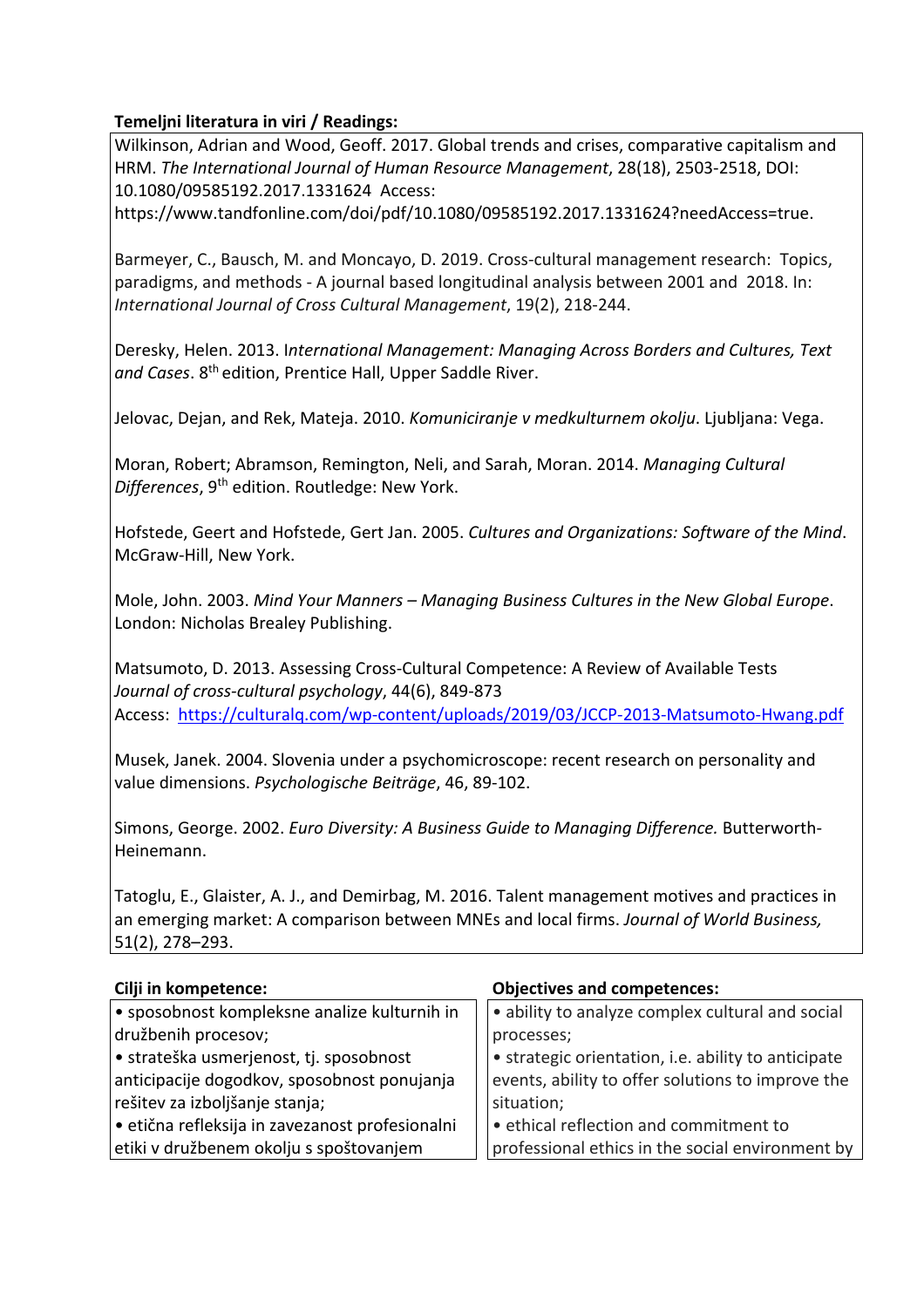| načela nediskriminatornosti in                  |  | respecting the principles of non-discrimination    |  |  |
|-------------------------------------------------|--|----------------------------------------------------|--|--|
| multikulturnosti;                               |  | and multiculturalism;                              |  |  |
| • razvoj komunikacijskih sposobnosti in         |  | • development of communication abilities and       |  |  |
| spretnosti za komuniciranje na različnih ravneh |  | skills for communicating at different levels in an |  |  |
| v medkulturnem okolju;                          |  | intercultural environment;                         |  |  |
| • zmožnost vzpostavljanja in vzdrževanja        |  | • ability to establish and maintain cooperative    |  |  |
| kooperativnih odnosov za delo v skupini in z    |  | relations for work in a group and with other       |  |  |
| drugimi uporabniki in skupinami (lokalna        |  | users and groups (local community, public          |  |  |
| skupnost, organizacije javne uprave,            |  | administration organizations, business, non-       |  |  |
| gospodarstvo, nevladne organizacije) ter        |  | governmental organizations) and the ability to     |  |  |
| zmožnost strpnega dialoga.                      |  | have a tolerant dialogue;                          |  |  |
| • razumevanje vloge in funkcij komunikacije za  |  | • understanding the role and functions of          |  |  |
| ohranjanje in razvoj medsebojnih odnosov, še    |  | communication for maintaining and developing       |  |  |
| posebno za razvoj kulture dialoga;              |  | interpersonal relationships, especially for        |  |  |
| • sposobnost za reševanje raziskovalnih         |  | developing a culture of dialogue;                  |  |  |
| problemov na področju strateškega               |  | • ability to solve research problems in the field  |  |  |
| komuniciranja;                                  |  | of strategic communication;                        |  |  |
| · sposobnost oblikovanja strategije             |  | · ability to design a public communication         |  |  |
| komuniciranja z javnostmi, primerne             |  | strategy suitable for specific problem;            |  |  |
| specifičnemu problemu;                          |  | · ability to communicate in different cultural     |  |  |
| · sposobnost komuniciranja v različnih          |  | environments.                                      |  |  |
| kulturnih okoljih.                              |  |                                                    |  |  |
|                                                 |  |                                                    |  |  |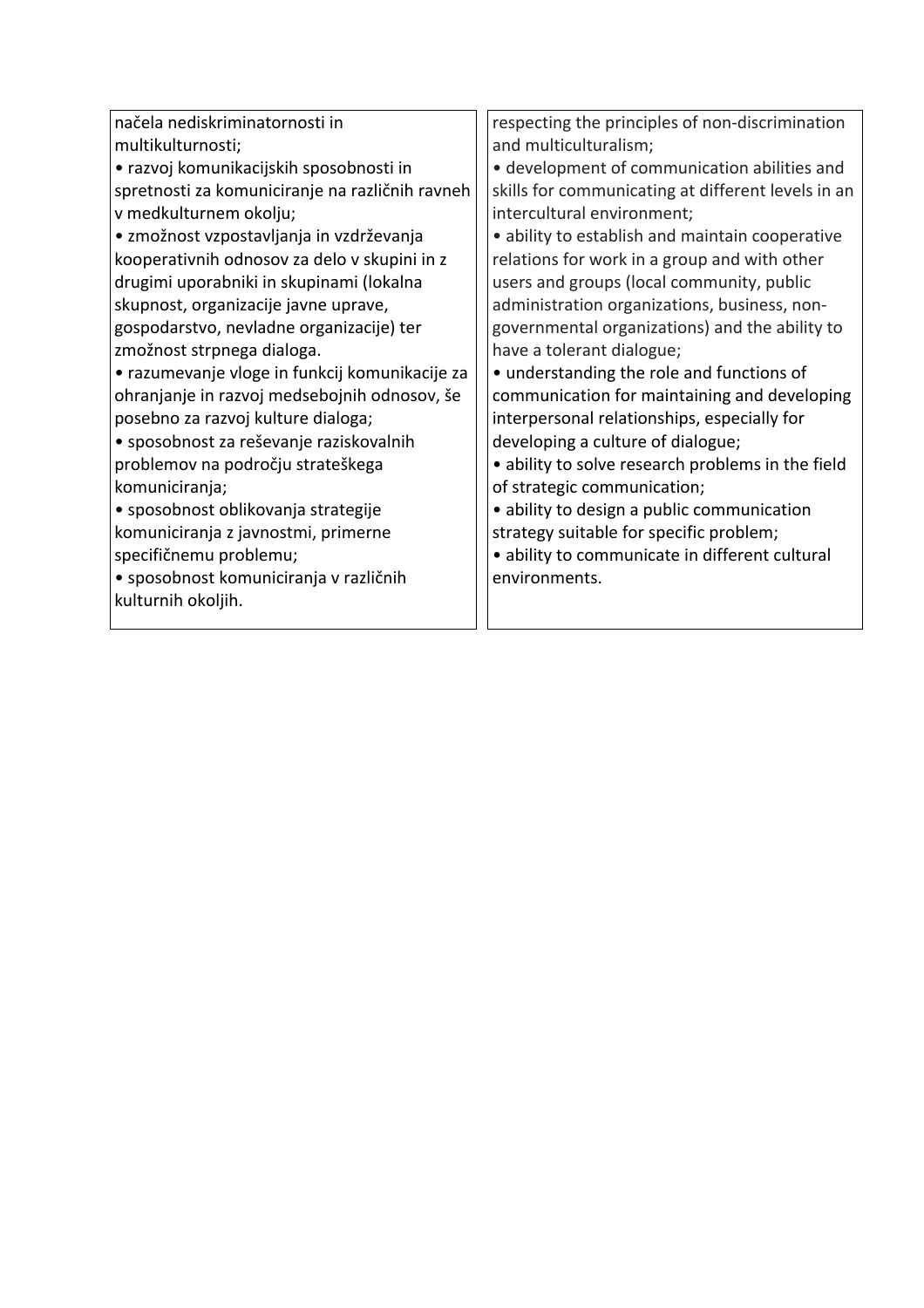| Predvideni študijski rezultati:                 | <b>Intended learning outcomes:</b>                        |
|-------------------------------------------------|-----------------------------------------------------------|
| Študentje:                                      | Students:                                                 |
| · poznajo namen predmeta, vsebino in            | • Are informed of the purpose of subject,                 |
| metode dela menedžerja človeških virov in       | content and methods of work of the HRM                    |
| njegove obveznosti;                             | manager and their obligations;                            |
| • znajo pojasniti ključne HRM pojme             | • Are able to explain HRM key concepts within             |
| kategorialno-metodološkega aparata              | the categorical-methodical apparatus of a                 |
| medkulturnega mendžmenta;                       | intercultural management;                                 |
| • razumejo in jasno razlikujejo ključne         | • Understand and clearly distinguish the key              |
| kategorije menedžmenta človeških virov v        | categories of intercultural HRM management in             |
| globalnem poslovnem življenju;                  | global business life;                                     |
| · pridobijo vpogled v bistvo dobrih poslovnih   | • Gain insight into the essence of good HRM               |
| HRM praks, njihovo vlogo, mesto in pomen za     | business practices, their role, place and                 |
| uspešno sodobno poslovanje;                     | importance for a successful modern business;              |
| · so sposobni komunicirati o pomenu             | • Ability to facilitate and communicate the               |
| medkulturne HRM komponente z vodstvom           | importance of the intercultural human                     |
| podjetja;                                       | resources component to the company                        |
|                                                 | leadership;                                               |
| · imajo nabor praktičnih veščin za prispevanje  |                                                           |
| k razvoju in implementaciji zaposlovanja        | • Have a set of practical skills to be able to            |
| medkulturnega osebja;                           | contribute to the development, implementation             |
| • so sposobni upravljanja in prispevanja k      | of intercultural staff recruitment;                       |
| oblikovanju vrednotenja medkulturnega           | • Gain the ability to administer and contribute           |
| timskega dela in tekočega upravljanja           | to the design of the intercultural teamwork               |
| uspešnosti;                                     | evaluation and on-going performance                       |
|                                                 | management;                                               |
| · so sposobni izvajanja in ocenjevanja vpliva   |                                                           |
| novih programov vkrcanja članov medkulturne     | • Are able to implement, and evaluate impact              |
| skupine in sistemov za razvoj delovnih mest;    | of the new intercultural team member on-                  |
|                                                 | boarding programs, and on-the job<br>development systems; |
| • so sposobni timskega dela: sposobnost         |                                                           |
| sodelovanja z drugimi pri razvoju, izvajanju in | • Teamwork: ability to collaborate with others,           |
| ocenjevanju HRM v medkulturnem okolju;          | in the development, implementation, and                   |
|                                                 | assessment of the HRM in the intercultural                |
| · imajo praktične spretnosti za izvajanje       | environments;                                             |
| medkulturnih HRM raziskav in pripravo poročil   |                                                           |
| s priporočili iz kadrovskih praks.              | • Have practical skills to conduct intercultural          |
|                                                 | HRM research, produce reports with                        |
|                                                 | recommendations in human resources                        |
|                                                 |                                                           |
|                                                 | practices.                                                |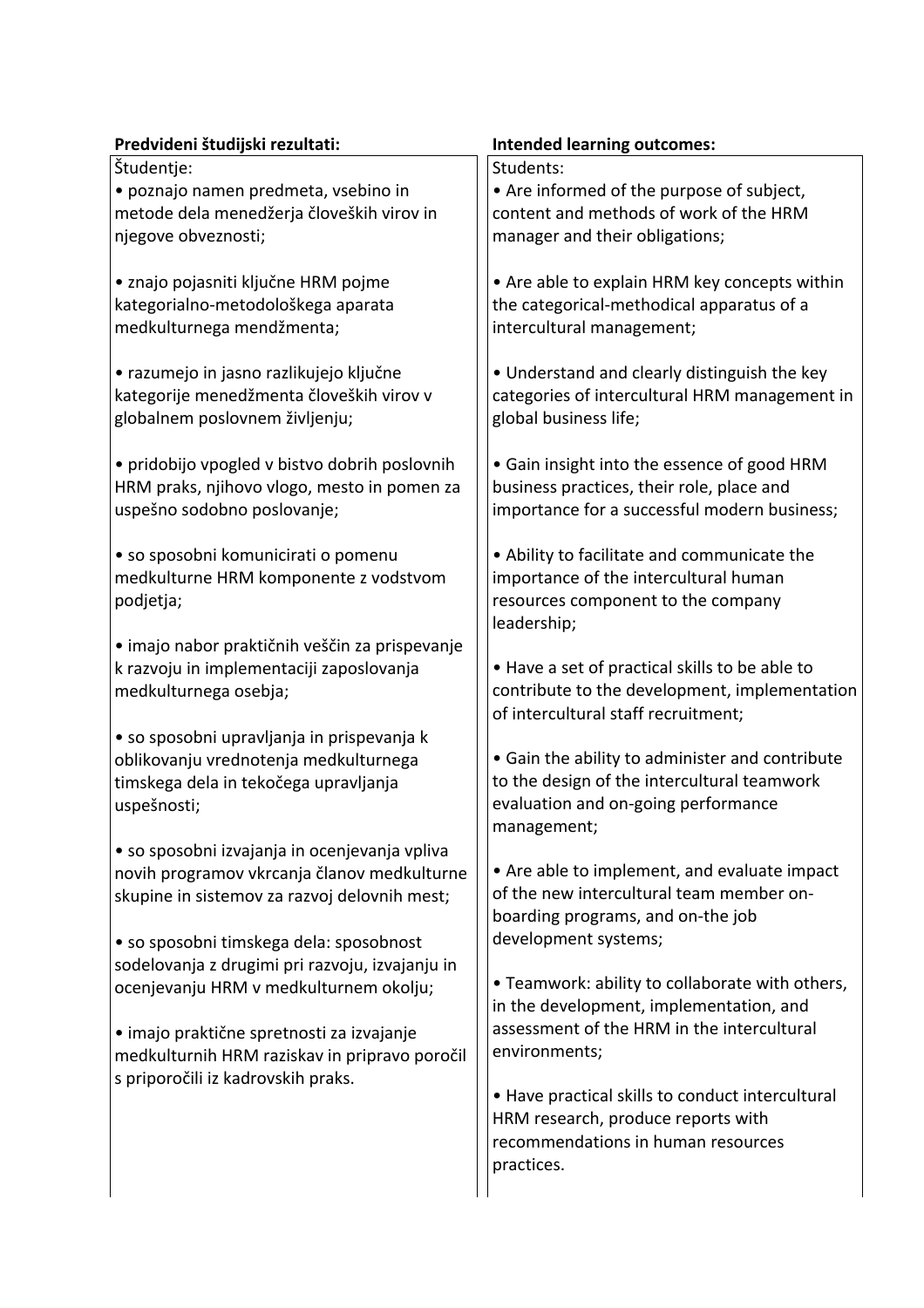| Metode poučevanja in učenja:                                      | Learning and teaching methods:                                  |
|-------------------------------------------------------------------|-----------------------------------------------------------------|
| • predavanja in seminarske vaje z aktivno                         | • Lectures and tutorials with active engagement                 |
| udeležbo študentov (razlaga, diskusija,                           | of students (explanation, discussion, questions,                |
| vprašanja, primeri; refleksija izkušenj, timsko                   | examples; case study, experience, reflection,                   |
| delo, metode kritičnega mišljenja, sporočanje                     | teamwork, critical thinking, feedback, a forum                  |
| povratne informacije, forum za reševanje                          | for solving cultural problems, disputes, conflicts              |
| kulturnih problemov, sporov, konfliktov in                        | and dilemmas);                                                  |
| dilem);                                                           |                                                                 |
|                                                                   | • Use of online classroom or other                              |
| · uporaba spletne učilnice oziroma drugih                         | contemporary ICT tools; virtual teamwork and                    |
| sodobnih IKT orodij; virtualno timsko delo;                       | virtual team management;                                        |
|                                                                   |                                                                 |
| • samostojen študij (motiviranje, usmerjanje,                     | • Individual study (motivation, guidance, self-                 |
| samoopazovanje, samouravnavanje, refleksija,<br>samoocenjevanje); | observation, self-regulation, reflection, self-<br>evaluation); |
|                                                                   |                                                                 |
| • skupinsko delo (oblikovanje kadrovskih                          | • Group work (designing the HR strategies;                      |
| strategij; ocenjevanje programov, reševanje                       | evaluating programs, resolving staff issues);                   |
| kadrovskih vprašanj);                                             |                                                                 |
|                                                                   | • Assignments in the framework of peer review                   |
| · delo v okviru vrstniškega ocenjevanja;                          | activities;                                                     |
|                                                                   |                                                                 |
| • laboratorijske vaje / simulacije (reševanje                     | • Laboratory work / simulations (mock                           |
| situacijskih primerov).                                           | interviews; situational HR cases resolutions).                  |
|                                                                   |                                                                 |

# Delež (v %) /

| Načini ocenjevanja:                          | Weight (in %) | Assessment:                                |
|----------------------------------------------|---------------|--------------------------------------------|
| Način (pisni izpit, ustno izpraševanje,      |               | Type (examination, oral, coursework,       |
| naloge, projekt):                            |               | project):                                  |
| Udeležba na predavanjih in<br>$\bullet$      |               | Participation in lectures and              |
| vajah                                        |               | exercises                                  |
| Analitični spletni dnevnik-blog<br>$\bullet$ |               | Analytical Blog (20 %)                     |
| (20%)                                        |               | Team Project: HRM Lab                      |
| Skupinski projekt: simulacija<br>$\bullet$   |               | simulation (40 %)                          |
| HRM Lab (40%)                                |               | Reflection paper (15 %)                    |
| Refleksivna naloga (15%)<br>$\bullet$        |               | Intercultural HR Survey (5 %)<br>$\bullet$ |
| Medkulturna anketa o človeških<br>$\bullet$  |               | Oral examination (20 %)                    |
| virih $(5%)$                                 |               |                                            |
| Ustni izpit (20%)                            |               |                                            |
|                                              |               |                                            |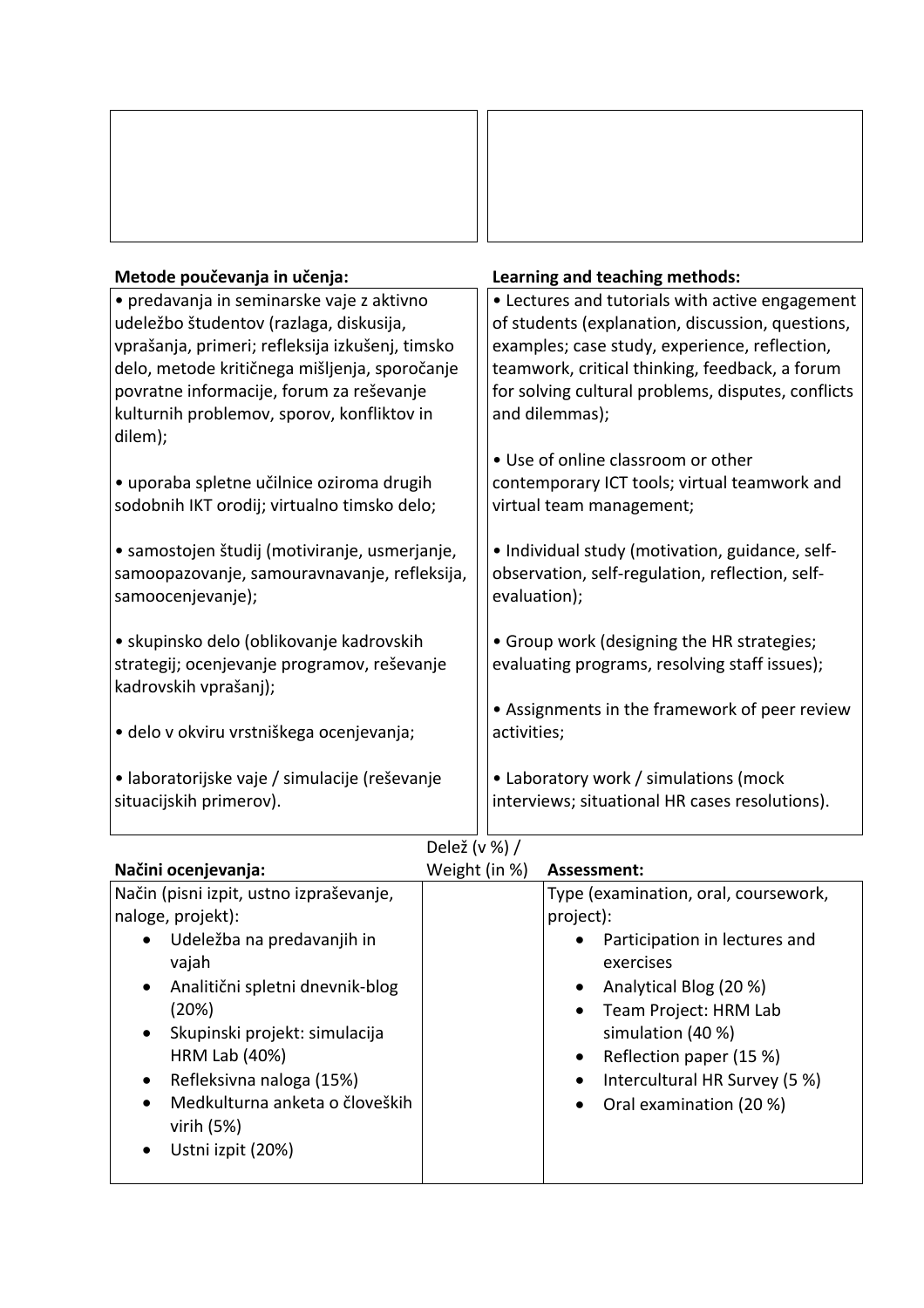| 100 točk - 100%                  | $100$ points $-100%$                   |
|----------------------------------|----------------------------------------|
| Ocenjevalna lestvica – skladno s | Grading scale - in accordance with the |
| Pravilnikom o preverjanju in     | Rules of examination and evaluation of |
| ocenjevanju znanja na FUDŠ.      | knowledge.                             |

# **Reference nosilca / Lecturer's references:**

Buko, S. Increasing commitment in the intercultural virtual team through the internal corporate staff development systems *[conference proceedings]* 10th International Scientific Conference *"The Future of Global Business and Marketing: How Will Smart Companies Deal with Challenges and Opportunities?" 11 November 2020*. DOBA, Maribor; 2020, p. 155-158. Access: https://www.fakulteta.doba.si/upload/the\_future\_of\_global\_business.pdf

Buko, S. *Chronicles of the living borders: shared urban space of Gorizia (IT) and Nova Gorica (SLO).* "Bordering in Pandemic Times. Insights into the COVID-19 Lockdown" Thematic issues 4/2020, UniGR-CBS series "Borders in Perspective" Luxembourg/Trier, 2020. DOI: https://doi.org/10.25353/ubtr-xxxx-b825-a20b

Buko, S., Knappitch, E. Cross-border Challenge Slovenia-Italy-Austria: Transforming a 24-hour field study tour into a hackathon. *Intercultural Learning and Inclusive Teaching for the New Virtual Paradigm* (Virtual ICL) series organized by Assessment and Research (CILMAR) Purdue University, SEITAR USA and SIETAR Europa, 2020, purdue.edu/ippu/cilmar/learning/virtualicl.

Buko, S. Cross-border research in the time of pandemic: business focus *[expert series]* "Thriving Thursdays: Mindfulness Matters" SIETAR Austria; https://www.youtube.com/watch?v=Lm\_ghpqPOuk (4 June, 2020).

Buko, S. Role of business leader's competencies in shaping successful intercultural entrepreneurial strategies on the Italian-Slovenian border. SIETAR EUROPA conference "Building Dialogues on Diversity"; Leuven, Belgium, 27 May-2 June, 2019.

Buko, S. Cross-border cooperation of small and medium businesses (SMEs): business characteristics, regional perceptions, and the probability of success on the Italian-Slovenian border. Presented at the 10th *Slovenian Social Science Conference on The Social Transformations We Live in: Between Cohesion and Fragmentation*. Nova Gorica, Slovenia, FUDS, 20-21 September, 2018.

Buko, S., Johnson, R.B., Mirza-Grisco, D. The Adaptation of the Cultural Intelligence Scale in Central and Eastern Europe: application of focus groups methodology. Presented at the 2017 SIETAR Congress: *Congress of the Society of Intercultural Education*, Training and Research 22-25 May, 2017, Dublin, Ireland.

Buko, S. "Cross-cultural encounters in project management: Slovenian case study". Paper presented at the *9th Slovenian Social Sciences Conference "Social Transformations: Global and Local*", 21 – 23 September 2017, Ljubljana, Slovenia.